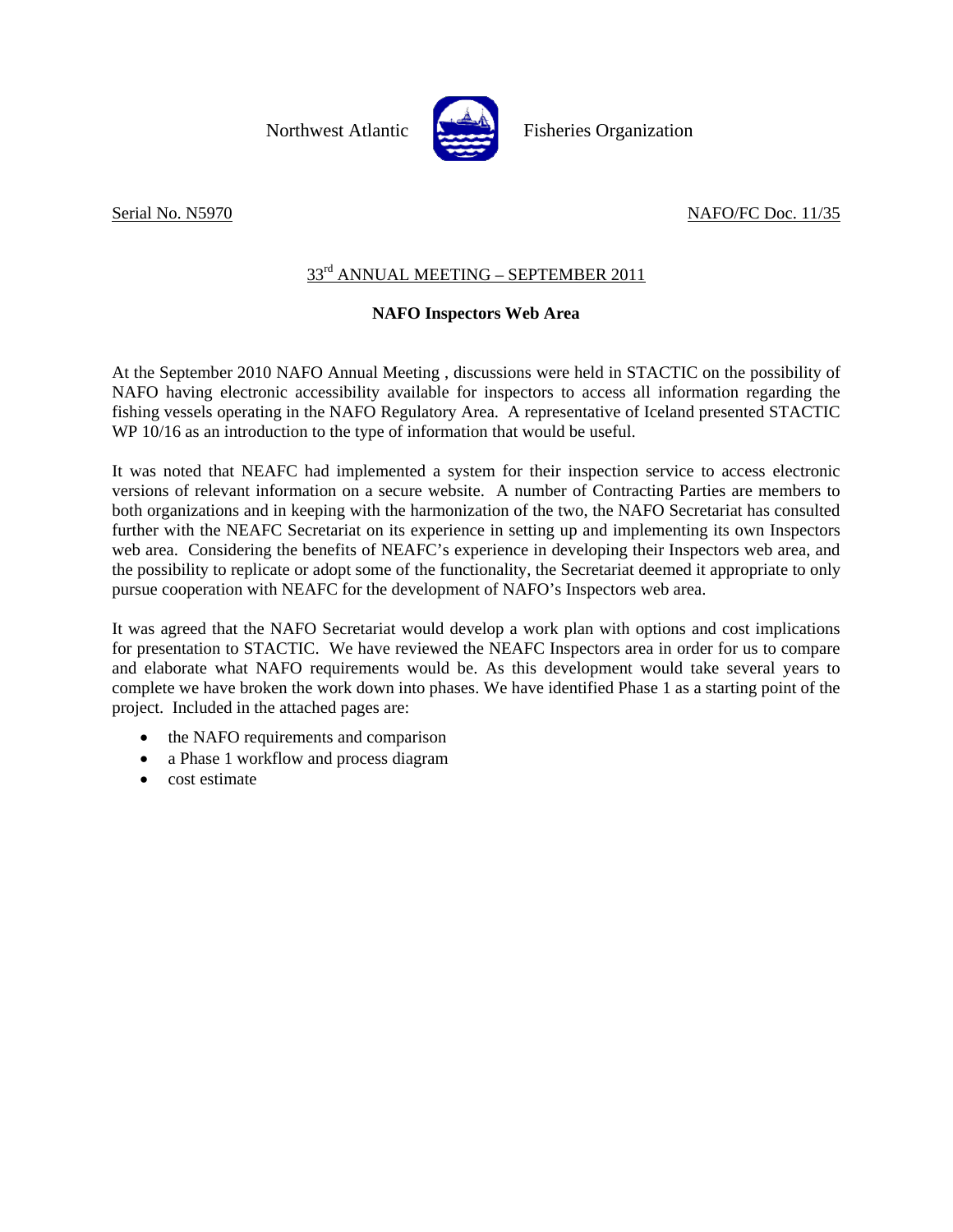### **NAFO Inspectors' Web Area: Requirements and Expected Timeline.**

| Phase          | <b>NAFO Requirements</b>                                                                                                                                                                                                                                                      | <b>NEAFC</b> 's Web site                                                                                                               | <b>NEAFC- NAFO Comparison</b>                                                                                                                                                                         | <b>Expected</b><br><b>Timeline</b>                                                 | Est. costs           |
|----------------|-------------------------------------------------------------------------------------------------------------------------------------------------------------------------------------------------------------------------------------------------------------------------------|----------------------------------------------------------------------------------------------------------------------------------------|-------------------------------------------------------------------------------------------------------------------------------------------------------------------------------------------------------|------------------------------------------------------------------------------------|----------------------|
| $\mathbf{1}$   | <b>VESSEL REGISTER - Article 20 and OTHER DOCUMENTS</b>                                                                                                                                                                                                                       |                                                                                                                                        |                                                                                                                                                                                                       |                                                                                    |                      |
|                | List of Active vessels (either derived from VMS<br>records or the Secretariat's database)                                                                                                                                                                                     | A list of notifications of<br>vessels and<br>authorizations. Ability to<br>search, download and<br>print.                              | This feature is good to have in the same way.<br>(We could possibly expand if needed)                                                                                                                 | Development<br>and Testing: by<br>May 2012 to be<br>presented at<br><b>STACTIC</b> | £8360.00             |
|                | List of Research vessels -CEM Annex IV.B                                                                                                                                                                                                                                      | Does not have                                                                                                                          | List of Research vessel information and ability<br>to search.                                                                                                                                         | Intersessional.                                                                    | (STACTIC<br>WP 11/7, |
|                | Chartering Arrangements - Article 19.7 & 8<br>Relevant documentation of a charter<br>arrangement.                                                                                                                                                                             | Does not have                                                                                                                          | A database or list to contain relevant<br>documentation of a charter arrangement to<br>have the ability to search, download and print.                                                                | Start of<br>Implementation:<br>July 2012.                                          | Revised)             |
| 2 <sup>1</sup> | <b>Inspection and Surveillance</b>                                                                                                                                                                                                                                            |                                                                                                                                        |                                                                                                                                                                                                       |                                                                                    |                      |
|                | Information of inspection vessels location in<br>order to coordinate activity.<br>Article 30.                                                                                                                                                                                 | Active Inspection<br>presence list                                                                                                     | NAFO would need to show the names of<br>inspection vessel, radio call sign,<br>communication information. Possibly show the<br>commencing and terminating of their duties.<br>See Article 30.1 and 2. | Development<br>and Testing: by<br>May 2013 to be<br>presented at                   | £8527.20<br>(STACTIC |
|                | Inspection Report - Annex XI . To have the<br>ability to enter and submit the report<br>electronically and information to go direct into<br>a database. Make the inspection report<br>interactive and able to input the required<br>information to go direct into a database. | <b>Inspections Tracking</b><br>Reports<br>NEAFC is able to fill in<br>their inspection reports<br>and submit directly to<br>this site. | NAFO at-sea inspectors to be able to<br>accomplish their own inspection reports<br>directly into a database.                                                                                          | <b>STACTIC</b><br>Intersessional.<br>Start of<br>Implementation:<br>July 2013.     | WP 11/7,<br>Revised) |
|                | An interface to lookup inspections during a<br>selected timeframe. The ability to search the<br>inspection reports and to query the<br>information.                                                                                                                           | NEAFC has an interface<br>to search for inspection<br>reports                                                                          | This feature would be good for NAFO to have<br>in the same way.                                                                                                                                       |                                                                                    |                      |
| 3              | <b>Port State Measures</b>                                                                                                                                                                                                                                                    |                                                                                                                                        |                                                                                                                                                                                                       |                                                                                    |                      |
|                | PSC 1, PSC 2 and PSC 3 forms ability to enter<br>information and have it stored in a database                                                                                                                                                                                 | Under a separate<br>secured area from at-<br>sea Inspectors. NEAFC<br>has PSC forms stored in<br>a database.                           |                                                                                                                                                                                                       |                                                                                    |                      |
| 4              | Real Time VMS access by Inspectors at Sea                                                                                                                                                                                                                                     |                                                                                                                                        |                                                                                                                                                                                                       |                                                                                    |                      |